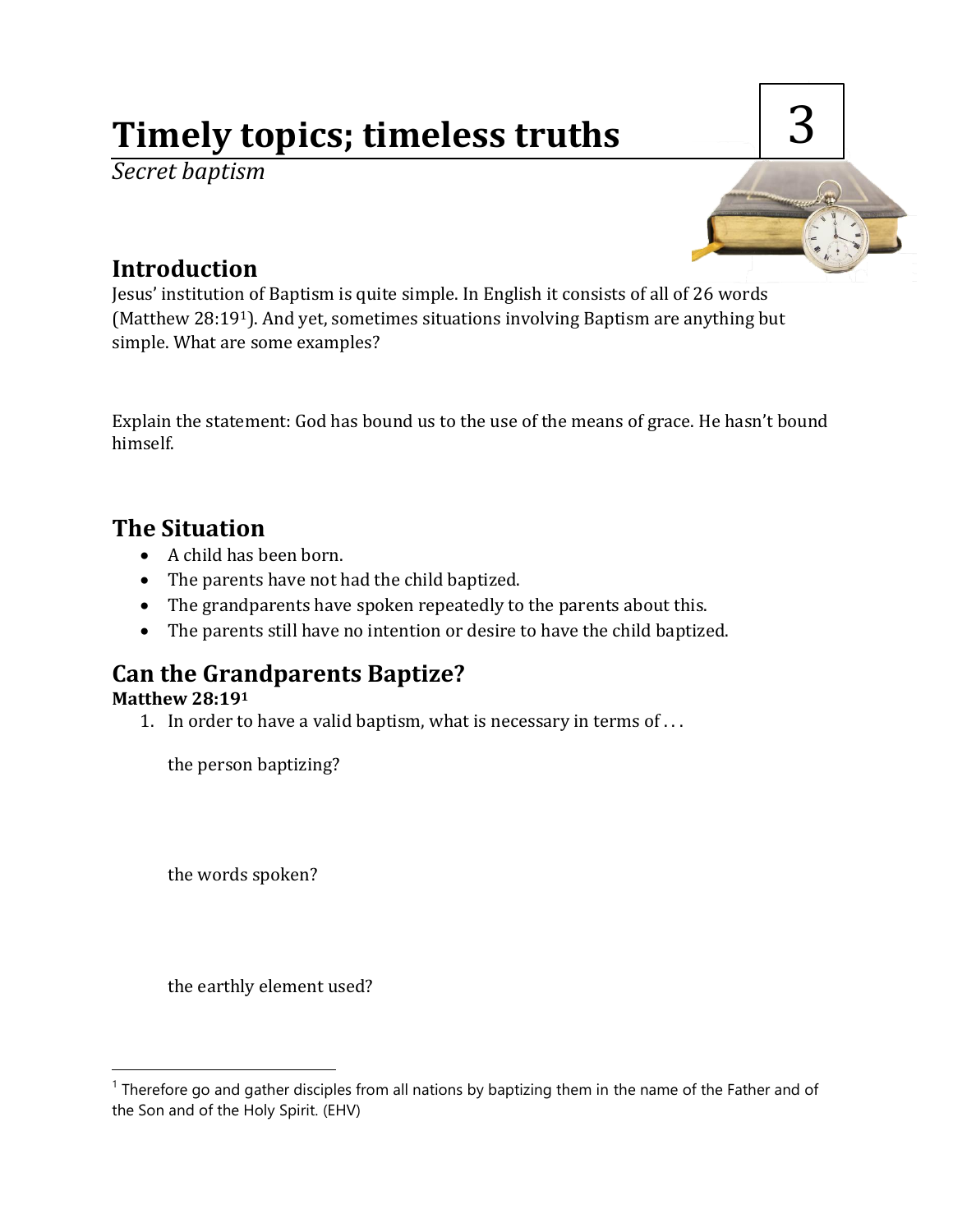- 2. Would a baptism by a grandparent without the parents' knowledge meet those requirements?
- 3. How does the example of Isaac, Rebekah, Jacob, and Esau add to this discussion (Genesis 25,27)?

#### **1 Corinthians 14:33,39,40**

God is not a God of disorder, but of peace. ... <sup>39</sup> So, brothers, be eager to prophesy, and do not forbid speaking in tongues. <sup>40</sup> But let all things be done decently and in good order.

- 4. Just because someone has the ability to do something doesn't always mean that they should do it. What characteristic of God does Paul highlight when reminding the Corinthians of this?
- 5. How does this most commonly show itself in the way Baptism is administered?
- 6. Even though the right to baptize belongs to every Christian, name some of the blessings that come from having pastors baptize on behalf of the congregation.

#### **Deuteronomy 6:4-9**

Hear, O Israel! The LORD is our God. The LORD is one! <sup>5</sup> Love the LORD your God with all your heart and with all your soul and with all your might. <sup>6</sup> These words that I am commanding you today are to be on your heart. <sup>7</sup> Teach them diligently to your children, and speak about them when you sit in your house and when you walk on the road, when you lie down and when you get up. <sup>8</sup> Tie them as a sign on your wrists, and they will serve as symbols on your forehead. <sup>9</sup>Write them on the doorposts of your houses and on your gates.

7. As a general rule, to whom has God primarily entrusted the spiritual care of children?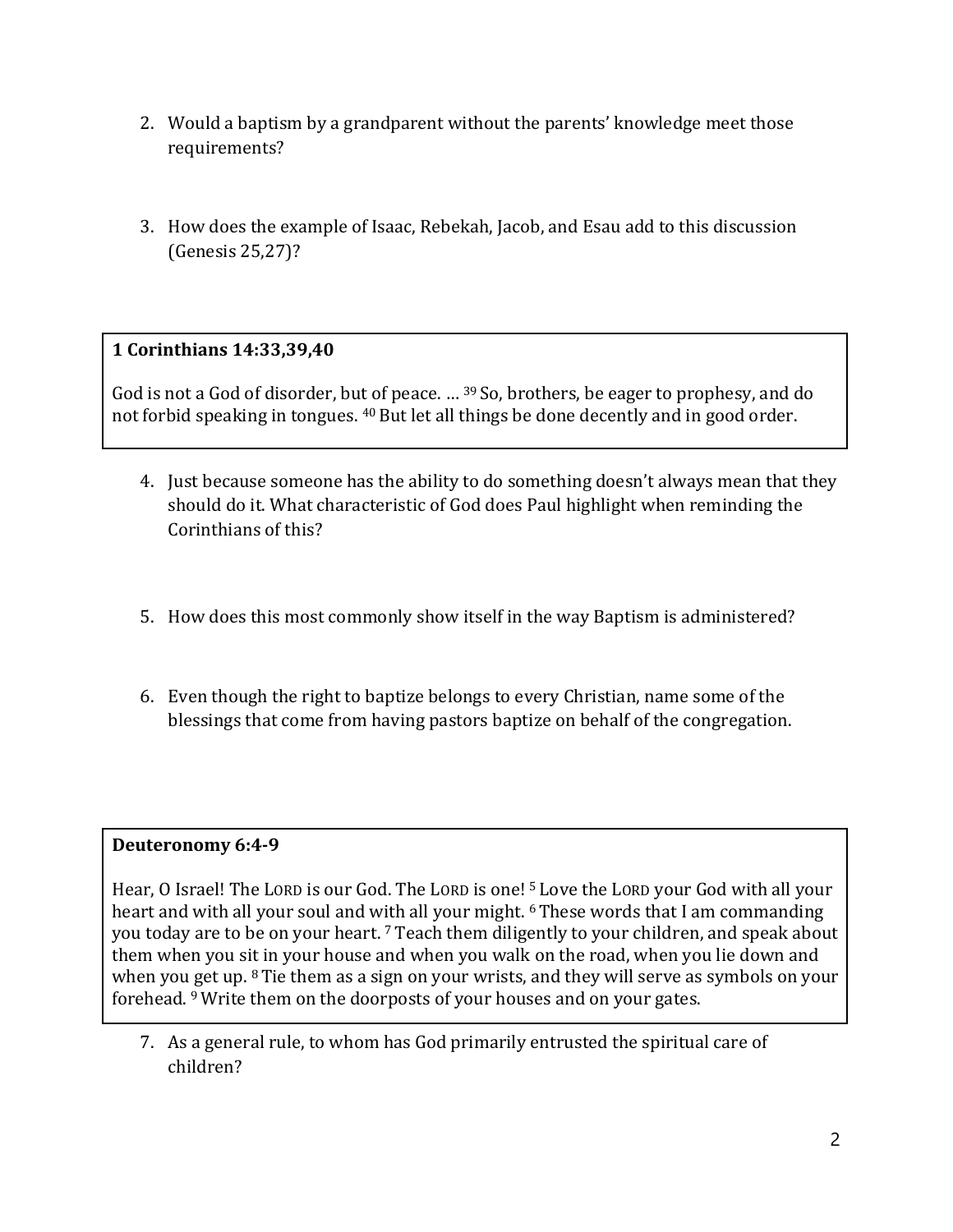#### **John 15:5-8**

"I am the Vine; you are the branches. The one who remains in me and I in him is the one who bears much fruit, because without me you can do nothing. <sup>6</sup> If anyone does not remain in me, he is thrown away like a branch and withers. Such branches are gathered, thrown into the fire, and burned. <sup>7</sup> If you remain in me and my words remain in you, ask whatever you wish, and it will be done for you. <sup>8</sup> My Father is glorified by this: that you continue to bear much fruit and prove to be my disciples.

- 8. In addition to being grafted into the vine at baptism, what else is necessary for the ongoing spiritual well-being of a child?
- 9. On the basis of these passages, what answer(s) can we give about the question above: Can the grandparents baptize?
- 10. List some potential, unintended consequences that could come up down the road if grandparents were to baptize a grandchild against the parents' will and without their knowledge.

### **What Can Grandparents Do?**

l

- 1. Pray. Pray for the physical and spiritual well-being of the child; pray also that the parents would have a change of heart. Prayer is powerful. (See 1 Timothy 2:1-42.)
- 2. Let your light shine. Let the love of Jesus be evident to your grandchildren in all that you say and do. (See Matthew 5:483.)

 $2$  First of all, then, I urge that petitions, prayers, intercessions, and thanksgivings be made for all people, **<sup>2</sup>** for kings and all those who are in authority, in order that we might live a quiet and peaceful life in all godliness and dignity. **<sup>3</sup>** This is good and pleasing in the sight of God our Savior, **<sup>4</sup>** who wants all people to be saved and to come to the knowledge of the truth.

 $3$  So then, be perfect, as your heavenly Father is perfect.